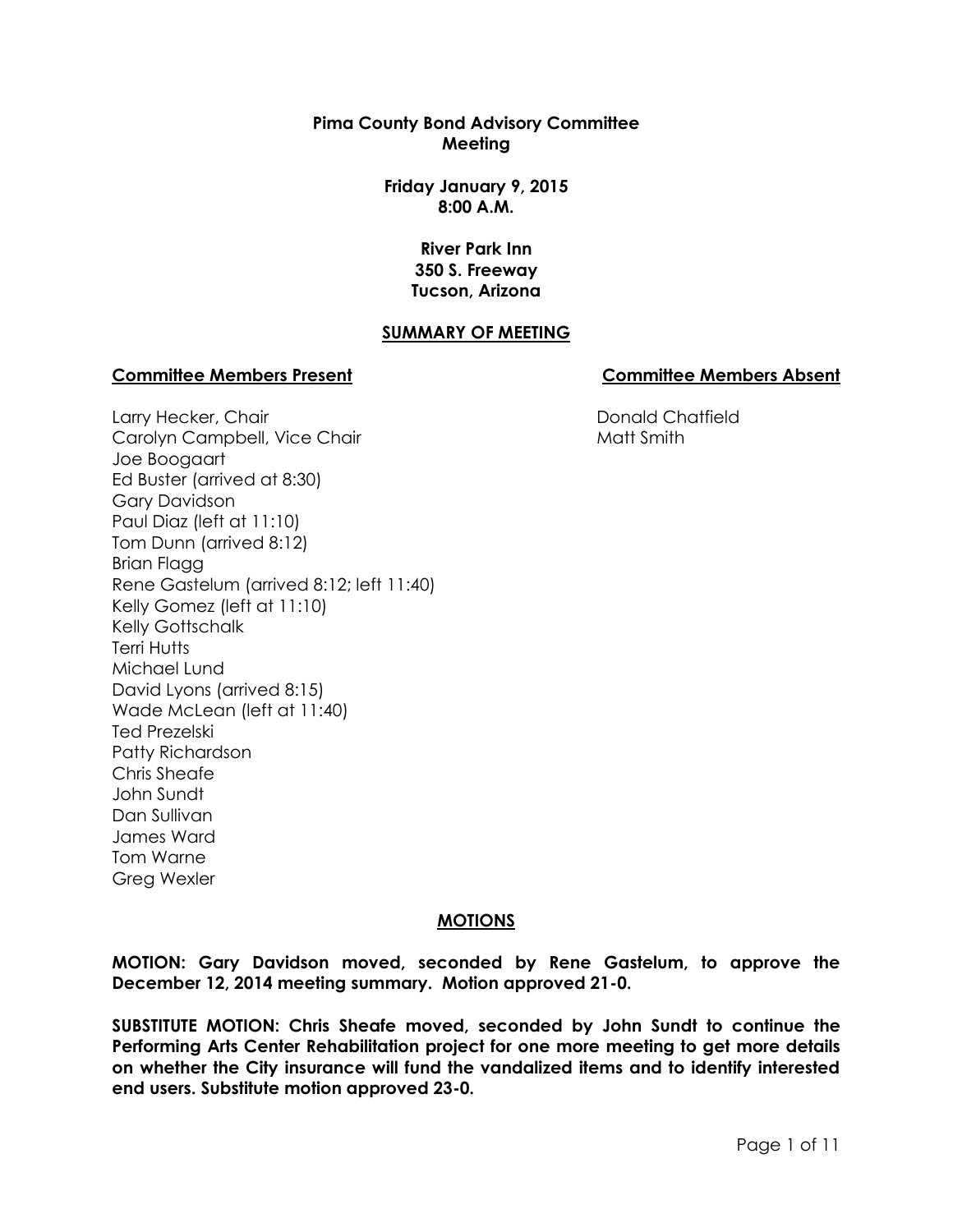**MOTION: Tom Dunn moved, seconded by James Ward, to delete items 4C and 4D (Marana Affordable Housing and Marana Neighborhood Reinvestment). Motion approved 23-0.**

**MOTION: Brian Flagg moved, seconded by Paul Diaz, to approve \$30 million for the Pima County Affordable Housing Program. Motion approved 19-4.**

**REVISED MOTION: Vice-Chair Campbell moved, seconded by Paul Diaz, to approve \$30 million for the Pima County Neighborhood Reinvestment Program and delete program requirements 5, 6 and 7. Motion approved 19-4.**

**SUBSTITUTE MOTION: Tom Warne moved, seconded by Tom Dunn, to continue the Pedestrian Safety and Walkability Improvements project to the next meeting with the other road items. Motion approved 21-2.**

**SUBSTITUTE MOTION: Brian Flagg moved, seconded by Kelly Gottschalk, to approve \$3,178,500 for the South 12th Avenue Cultural and Culinary Corridor. Substitute motion approved 19-2.** 

**MOTION: Tom Dunn moved, seconded by Tom Warne, to continue the \$100 million for Road Repair item. Motion approved 21-0.**

**MOTION: Tom Dunn moved, seconded by Dan Sullivan, to approve \$4 million for the Pima County North Health Clinic. Motion approved 19-0.** 

**MOTION: Kelly Gottschalk moved, seconded by Ed Buster, to approve \$3 million for the MHC Healthcare Flowing Wells Clinic. Motion approved 19-0.** 

**MOTION: Vice-Chair Campbell moved, seconded by Brian Flagg, to approve \$20 million for the Medical Examiner's Office. Motion approved 19-0.** 

**MOTION: Terri Hutts moved, seconded by Ed Buster, to approve \$2.2 million for the Drexel Heights Sheriff Substation. Motion approved 19-0.** 

**MOTION: Terri Hutts moved, seconded by Dan Sullivan, to approve \$3.1 million for the North Central Sheriff Substation. Motion approved 19-0.**

**MOTION: John Sundt moved, seconded by Greg Wexler, to approve \$18.8 million for the three Public Safety Training Academy proposals. Original Motion approved 17-2.**

**MOTION: Tom Warne moved, seconded by Dan Sullivan, to approve \$5 million for the Jail Annex. Motion approved 19-0.** 

**MOTION: Dan Sullivan moved, seconded by Ed Buster, to adjourn the meeting. Motion approved 19-0.**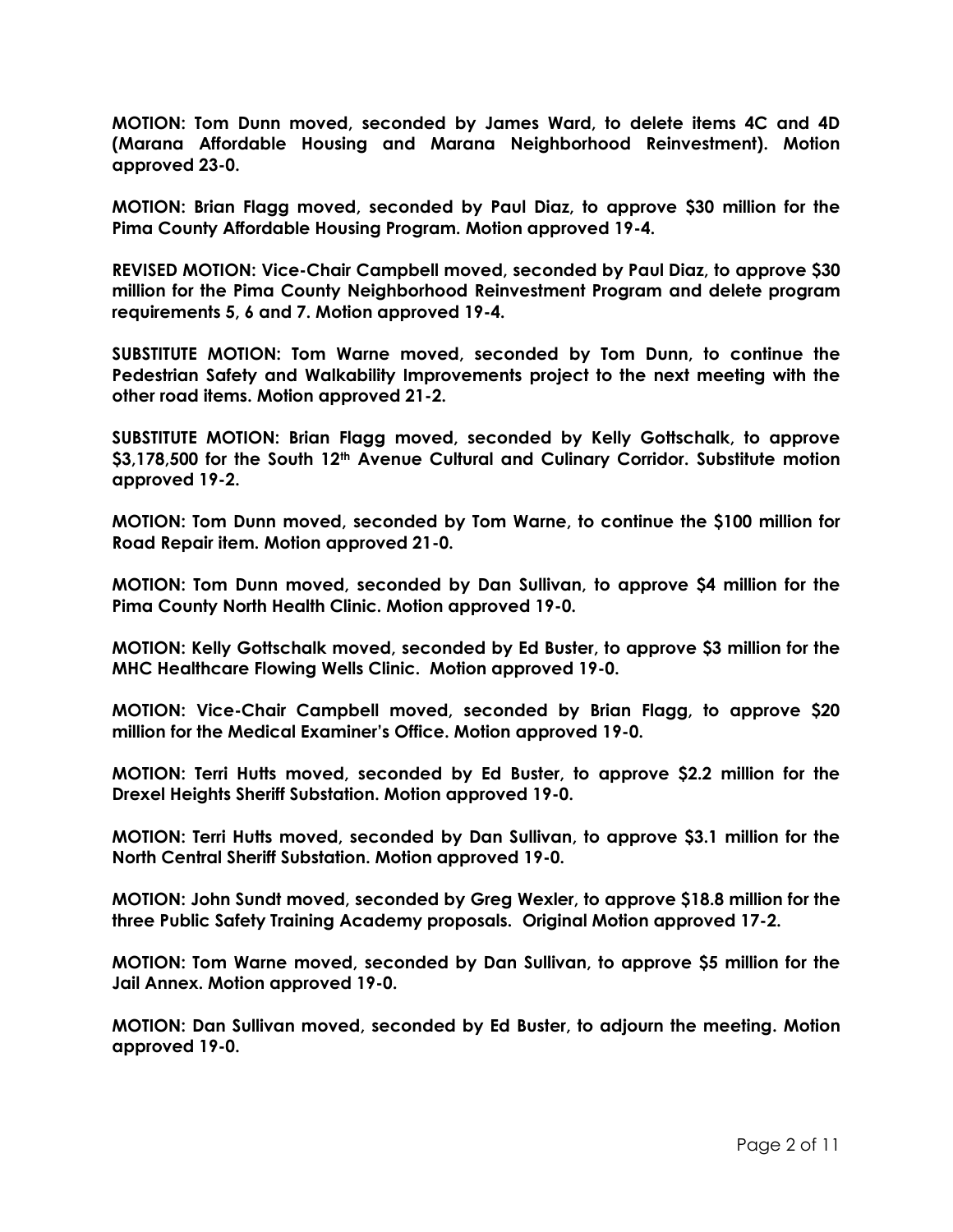## **MEETING SUMMARY**

#### 1. Welcome

The meeting began at 8:00 a.m. with a quorum. City of Tucson Mayor Jonathan Rothschild spoke in support of the Pedestrian Safety and Walkability bond proposal. Pima County Supervisor Richard Elias spoke in support of Neighborhood Reinvestment, Affordable Housing, South 12<sup>th</sup> Avenue and the Pedestrian Safety and Walkability bond proposals.

Chairman Hecker summarized the bond planning process, asked for a show of hands of those that would vote for the package today, and stated that the Board of Supervisors needs to hear whether there is support for an election this year. Chairman Hecker provided an overview of how much in bond funding the Committee has moved forward to date, and how much was still left to consider in the next two meetings.

2. Approval of the December 12, 2014 meeting summary

## **MOTION: Gary Davidson moved, seconded by Rene Gastelum, to approve the December 12, 2014 meeting summary. Motion approved 21-0.**

3. Planning for a possible 2015 bond election – Item continued from previous meeting – Performing Arts Center Rehabilitation

County Administrator Chuck Huckelberry stated that he supports this project with two caveats: The City of Tucson or their insurance pay to correct the vandalized items, and that the City begins discussions regarding who would be the end user of the facility.

Speakers in support of the project: Sheldon Metz James MacAdam John Vornholt

## **MOTION: Kelly Gottschalk moved, seconded by Tom Dunn, to approve \$1.5 million for the Performing Arts Center Rehabilitation.**

Committee discussion:

- County's responsibility under the preservation easement is just to monitor compliance with the terms.
- Whether the usage restrictions in the 2004 bond ordinance impact the future use of the facility, and whether the facility needs to be operational for 25 years.
- Question of whether the plumbing was vandalized too James MacAdam, City Manager's Office, did not think so.
- Is the roof leaking Mr. MacAdam did not think so.
- \$1.5 million is 0.0027% of overall bond package.
- Support for the project.
- Were efforts made by the City, after the County's 2004 bond funded improvements, to find other funds to complete the project? Mr. MacAdam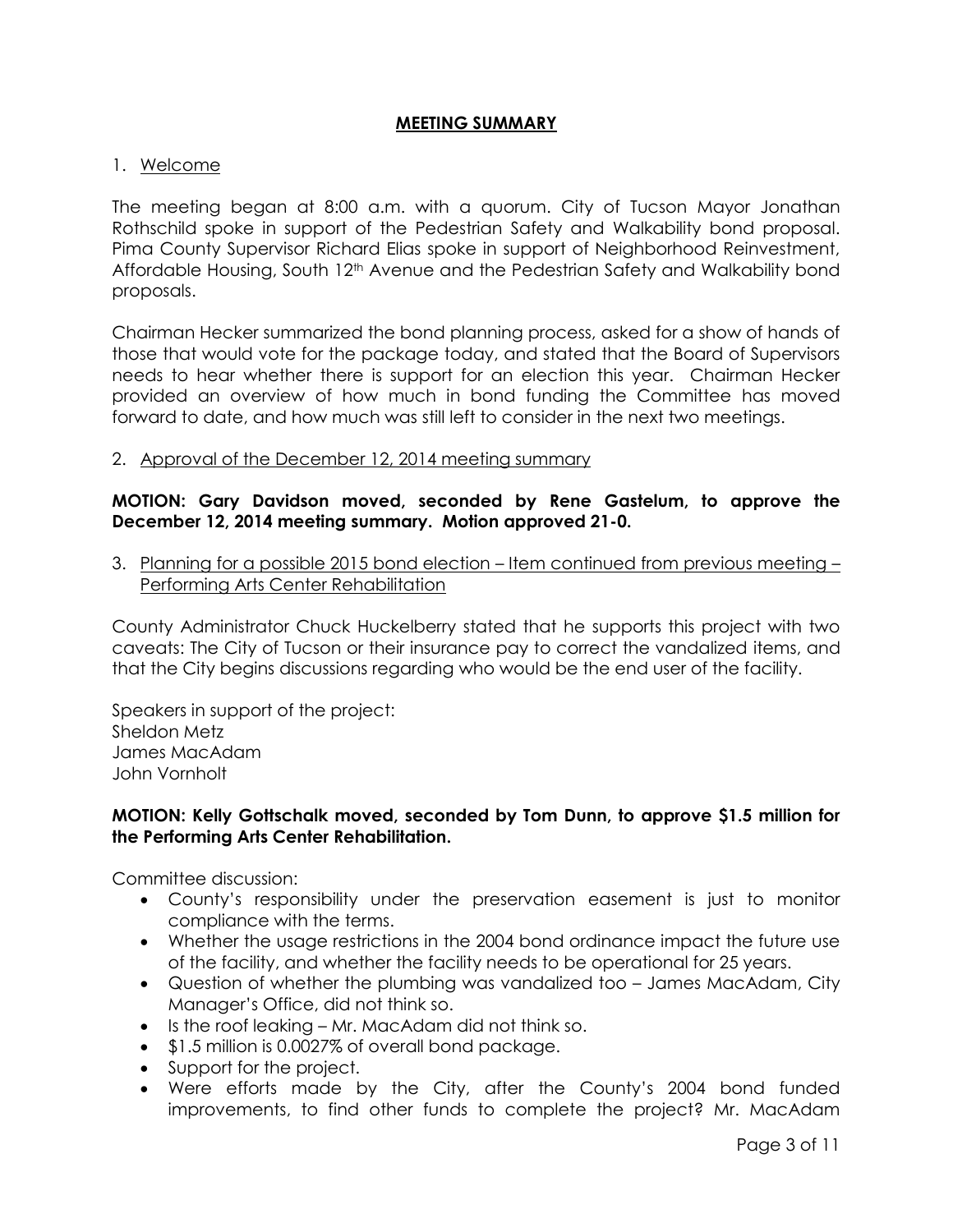responded that the City did not have the financial wherewithal to do so and therefore the City proposed the next phase as a County bond project.

Want to know the end user before supporting the project.

**SUBSTITUTE MOTION: Chris Sheafe moved, seconded by John Sundt to continue the Performing Arts Center Rehabilitation project for one more meeting to get more details on whether the City insurance will fund the vandalized items and to identify interested end users.** 

Committee discussion continued:

- Arizona Theater Company is interested in using the facility and has been successful at funding raising in Tucson.
- County spent about \$700,000 in 2004 bond funds on the facility.
- Good to continue the project to meet with possible end users.
- Building looks much better than before the County improvements, but is boarded up and has a chain link fence around it.

#### **Substitute motion approved 23-0.**

4. Planning for a possible 2015 Bond Election

**MOTION: Tom Dunn moved, seconded by James Ward, to delete items 4C and 4D (Marana Affordable Housing and Marana Neighborhood Reinvestment). Motion approved 23-0.**

#### Pima County Affordable Housing Program

City of Tucson Councilwoman Regina Romero spoke in support of the South 12<sup>th</sup>Avenue project.

Speakers in support of the Affordable Housing Program:

Peggy Hutchinson (also supported Neighborhood Reinvestment & Pedestrian Safety) Corky Poster (also supported Neighborhood Reinvestment, Pedestrian Safety, S. 12<sup>th</sup>) Frank Thompson Pete Chalupsky Maggie Tellez

T Van Hook

Committee discussion:

- Questions and answers about how the funding is spent, the Affordable Housing Commission's criteria, the involvement of builders, and that the process has improved greatly over time.
- Mr. Huckelberry's recommendation of \$15 million was due to competing needs for bond funds, not a reflection of the program itself.
- $\bullet$  Tucson is the  $6<sup>th</sup>$  poorest metro area in the country and this project speaks to this issue the most.
- This is about people, not numbers, and should be \$130 million.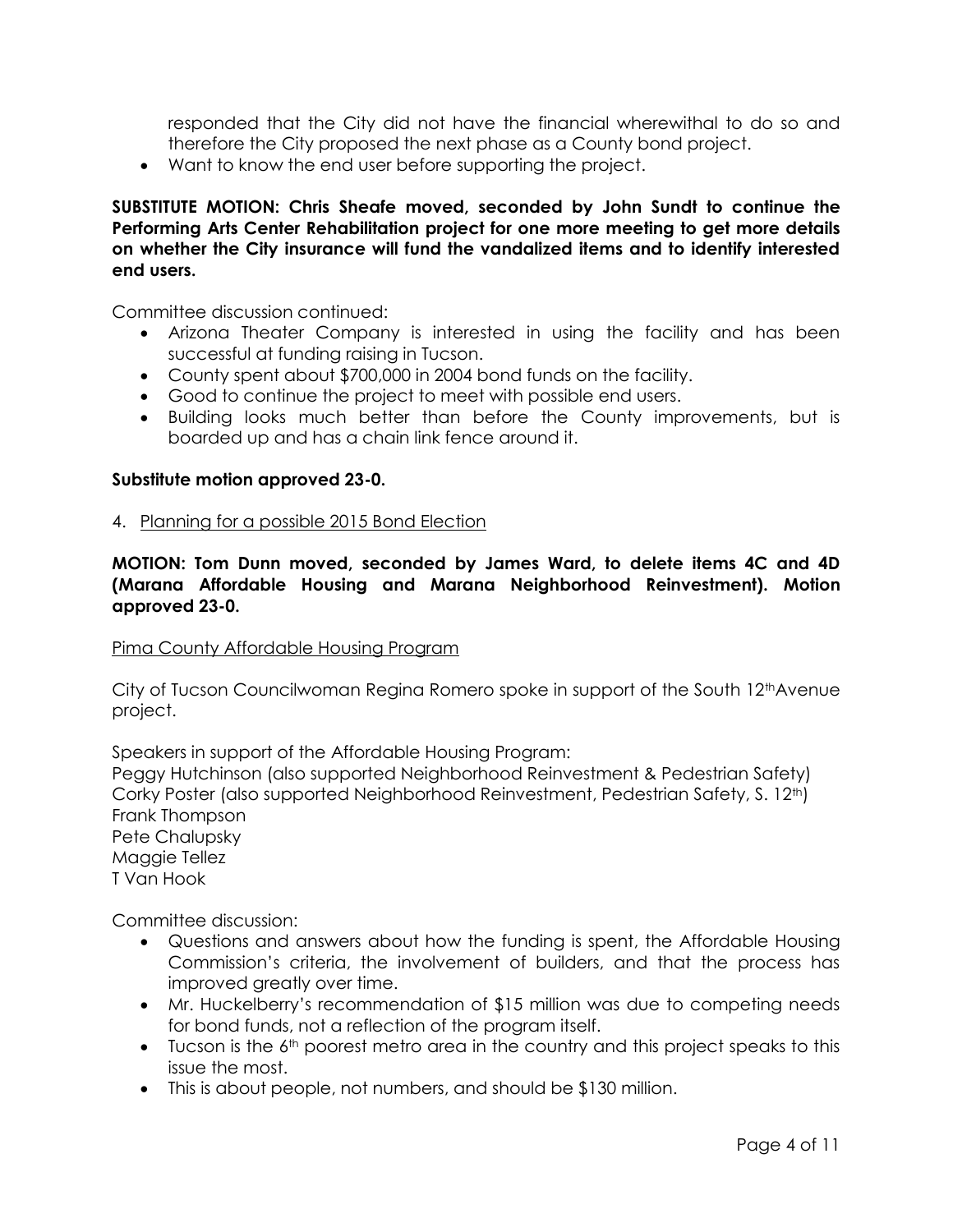# **MOTION: Brian Flagg moved, seconded by Paul Diaz, to approve \$30 million for the Pima County Affordable Housing Program.**

Committee discussion continued:

- Question about the number of units that could be developed with \$30 million estimated at 1,500 units.
- Average rents are low in this community, which shows the need to raise the standard of living through good jobs.
- Housing starts are below the 1990/91 post Resolution Trust Corporation era.

## **Motion approved 19-4.**

Pima County Neighborhood Reinvestment Program

Speakers in support: Sarah Harris Bennett Bernal Leonardo Basurto Lisa Jones Chris Gans Joan Hall Amy Stabler speaking for Councilmember Kozachik Colby Henley Andrea Rodriguez

Committee discussion:

- Whether the Committee agrees with program criteria/requirements as shown on the project sheet.
- Committee could approve a dollar amount and criteria later as part of bond implementation plan ordinance.

## **MOTION: Vice-Chair Campbell moved, seconded by Paul Diaz, to approve \$30 million for the Pima County Neighborhood Reinvestment Program.**

Committee discussion continued:

- Many competing projects and hundreds of advocates at each meeting.
- Original program intent was to fund small projects, but now it appears that many of the projects are at a cost that perhaps should be considered individually by the Bond Committee.
- Cannot support the project at \$30 million
- Concern about supporting the project now without knowing the program requirements.
- Discussion of approving the project without some of the program requirements, as recommended by the Neighborhood Reinvestment Oversight Committee.
- Support for the project because it improves existing infrastructure.
- Support for requirements that ensure that projects will not be delayed for years.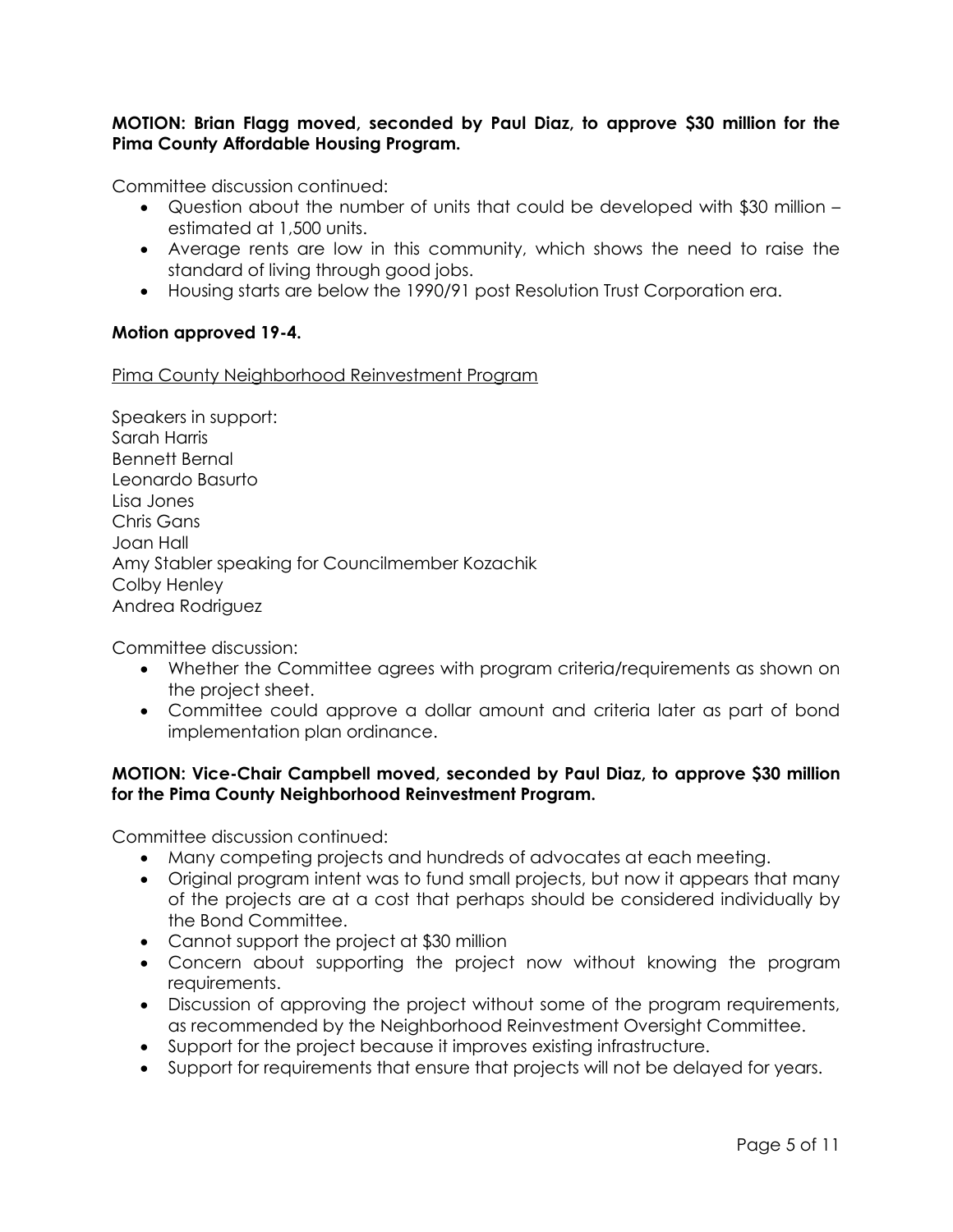**REVISED MOTION: Vice-Chair Campbell moved, seconded by Paul Diaz, to approve \$30 million for the Pima County Neighborhood Reinvestment Program and delete program requirements 5, 6 and 7. Motion approved 19-4.**

Pedestrian Safety and Walkability Improvements

Speakers in support: Bill Zaffer Vanessa Cascio Dr. Reynolds Saunders Emily Yetman Vaughan Thompson Ray Clamons Chris Gans Lanor Glover Kieran Sikdar Tim Colson Kate Jensen Lois Pawlak Carolyn Cortesi Tiernay Marsh Keyla Niebla BJ Cordova Diana Rhoades Nicole Kock Alex Kouvel Salvador Guijada Gene Einfrank Joy Mockbee

Mr. Huckelberry explained why he does not support this project: Traditionally these types of improvements were funded by city, town or county transportation departments. But there is now pent up demand due to inadequate transportation funding for the past 2 decades. I agree with the concepts and benefits, but not the funding source, and disagree that these projects should be 100 percent funded by County bonds with no match required.

## **MOTION: Tom Dunn moved, seconded by John Sundt, to delete the Pedestrian Safety and Walkability Improvements project for the reasons provided by the County Administrator.**

Committee discussion:

- Aren't there other funding sources for this? Ms. Yetman responded that there were not because this scale of roadway is not typically covered by the Neighborhood Reinvestment Program or RTA. HURF and Proposition 404 will also not fund these.
- The City of Tucson, City of South Tucson, Town of Oro Valley, Tohono O'odham Nation and Pascua Yaqui Tribe support this and submitted projects.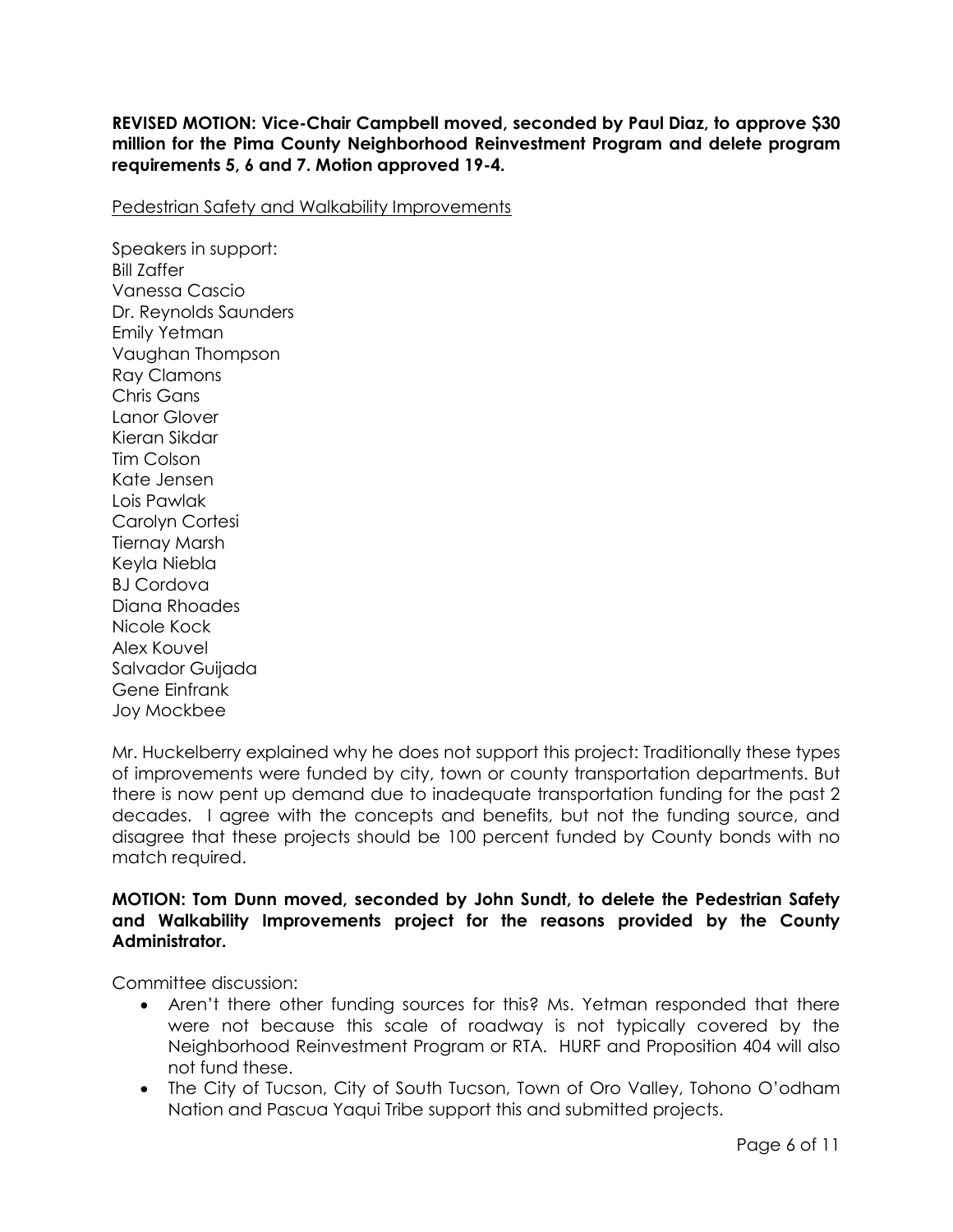- Is Mr. Huckelberry recommending \$100 million in general obligation bonds for road repair? Mr. Huckelberry responded no. He placed the item on the Committee's agenda in response to requests from the Committee regarding how to deal with the larger transportation needs, but believes that a user fee, like the gas tax, is the most appropriate way to fund road repair and also sidewalks.
- This is very different from those proposing the Performing Arts proposal, which didn't have their act together. LSA is very prepared, they've done their homework, they can get out the vote, kids are involved and it's a healthy thing to do.

## **SUBSTITUTE MOTION: Brian Flagg moved, seconded by Carolyn Campbell, to approve \$25 million for Pedestrian Safety and Walkability Improvements.**

Committee discussion continued:

- It was clarified that LSA will receive none of the bond funding and would not be involved in the decision making. The County would manage the program if it goes forward.
- Definition of HAWK, Toucan and Pelican pedestrian crossings was provided.
- RTA plan did include funding for sidewalks but unsure of exact amount.
- Request to separate out cost to fix buckling sidewalks from projects as that should be considered a maintenance issue.
- The proposed Roger Road improvements are within both the City of Tucson and unincorporated County jurisdictions.
- Some of these could be Neighborhood Reinvestment projects.
- \$25 million is more than most cities and towns have requested in total.
- Neighborhood Reinvestment projects are typically within neighborhoods, not on the edge.
- Maintenance of these improvements would be the responsibility of the local jurisdiction.
- This is the wrong venue for these types of projects. These should be funded under a regional transportation entity.
- The definition of "leveraging" used in the proposal is incorrect because the leveraged projects already occurred.
- Support for the project, but if there are outstanding questions, perhaps it should be continued instead of rejected.

# **SUBSTITUTE MOTION: Tom Warne moved, seconded by Tom Dunn, to continue the Pedestrian Safety and Walkability Improvements project to the next meeting with the other road items.**

Committee discussion continued:

- Support for the project at a lower amount and the need to find out what happened to the RTA funding for this purpose.
- A number of similar projects have already been funded by the RTA and completed.
- Neighborhood Reinvestment Program can catch some of these, and if the project is continued to the next meeting we can find out what is available through the RTA.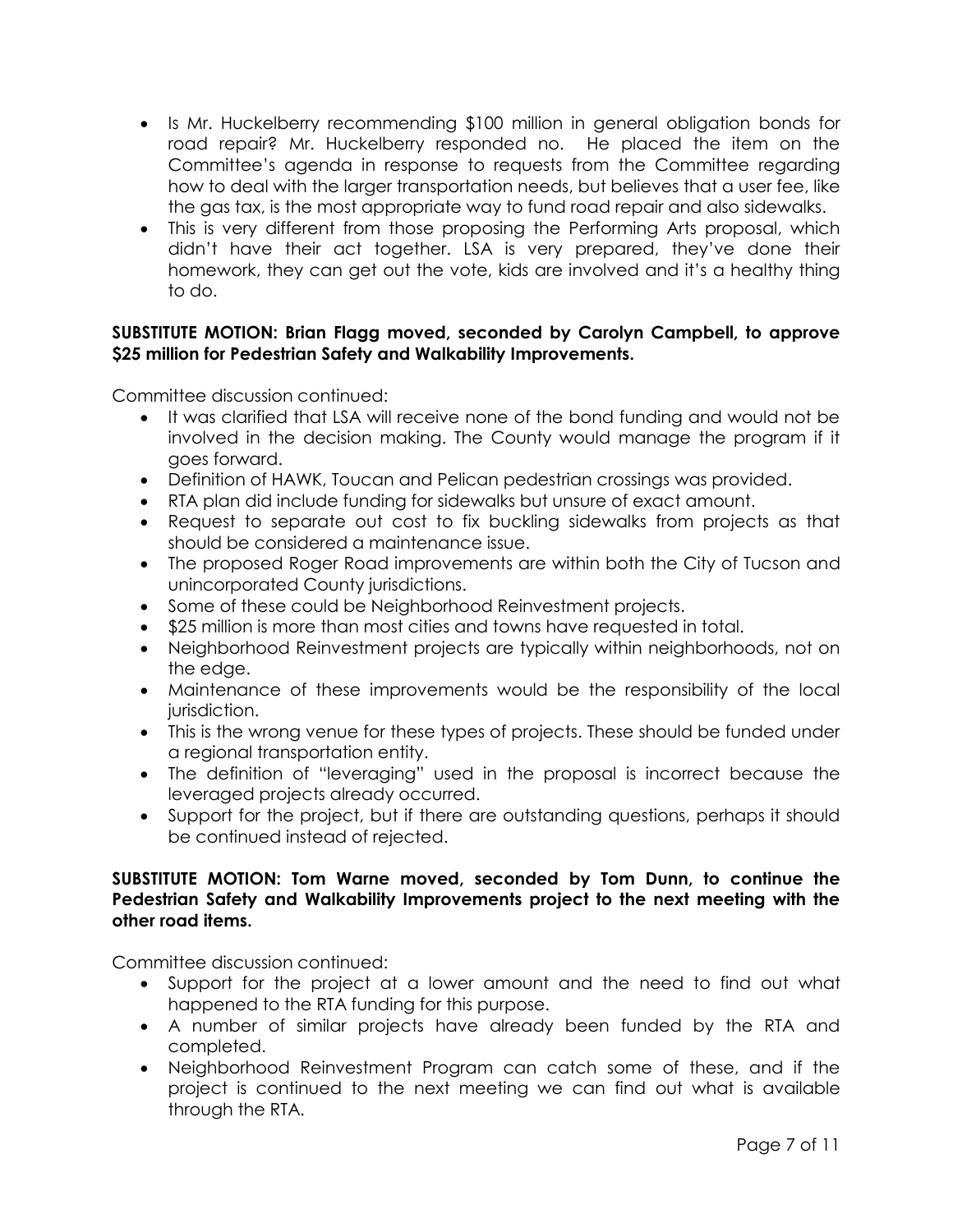- 80 percent of the projects are within the City of Tucson.
- Reminder of the City of Tucson Mayor's comments in support of the programs.
- Mr. Huckelberry supports a more comprehensive solution for road repair and these projects, but at issue is that the people are here, they want it and are willing to pay for it, and are willing to campaign. If people showed up for the \$100 million for road repair, then it should also be supported.
- Yes accident rates were considered in selecting these projects.
- Can County staff be directed to submit projects? No, said Mr. Huckelberry.
- The RTA information will be provided before the next meeting.

## **Motion approved 21-2.**

South 12<sup>th</sup> Avenue Cultural and Culinary Corridor

Speakers in support: Benjamin Galaz James MacAdam Diana Rhoades

Mr. Huckelberry explained that he still had concerns. The cost estimate is very specific, yet the City is unable say which side of the road would receive sidewalks, where crossings would be needed if businesses don't agree with losing parking, etc.

Committee discussion:

Support but understand we need more details for voters.

# **MOTION: Ted Prezelski moved, seconded by Rene Gastelum, to continue the project to the next meeting.**

Committee discussion continued:

 We should vote today. This is about diversity. The City's letter addressed the concerns raised in the memo.

## **SUBSTITUTE MOTION: Brian Flagg moved, seconded by Kelly Gottschalk, to approve \$3,178,500 for the South 12th Avenue Cultural and Culinary Corridor.**

Committee discussion continued:

- More details can be provided after the project is approved by the Committee, just like what has been done with all the previous projects
- Project is the City's  $5<sup>th</sup>$  highest priority. City requested 22 percent of the total bonds package, which is considerably less that the City's 44.3 percent share of the total assessed property value.
- Project will increase property tax revenues and sales tax revenues.
- Location was clarified as the 2 miles between Ajo and Drexel.
- Will the Committee get a more detailed budget? Mr. MacAdam responded that the City originally had a more detailed budget, but then realized that a complete corridor planning process was necessary, including meeting with each business owner to determine whether they are okay with the impact to parking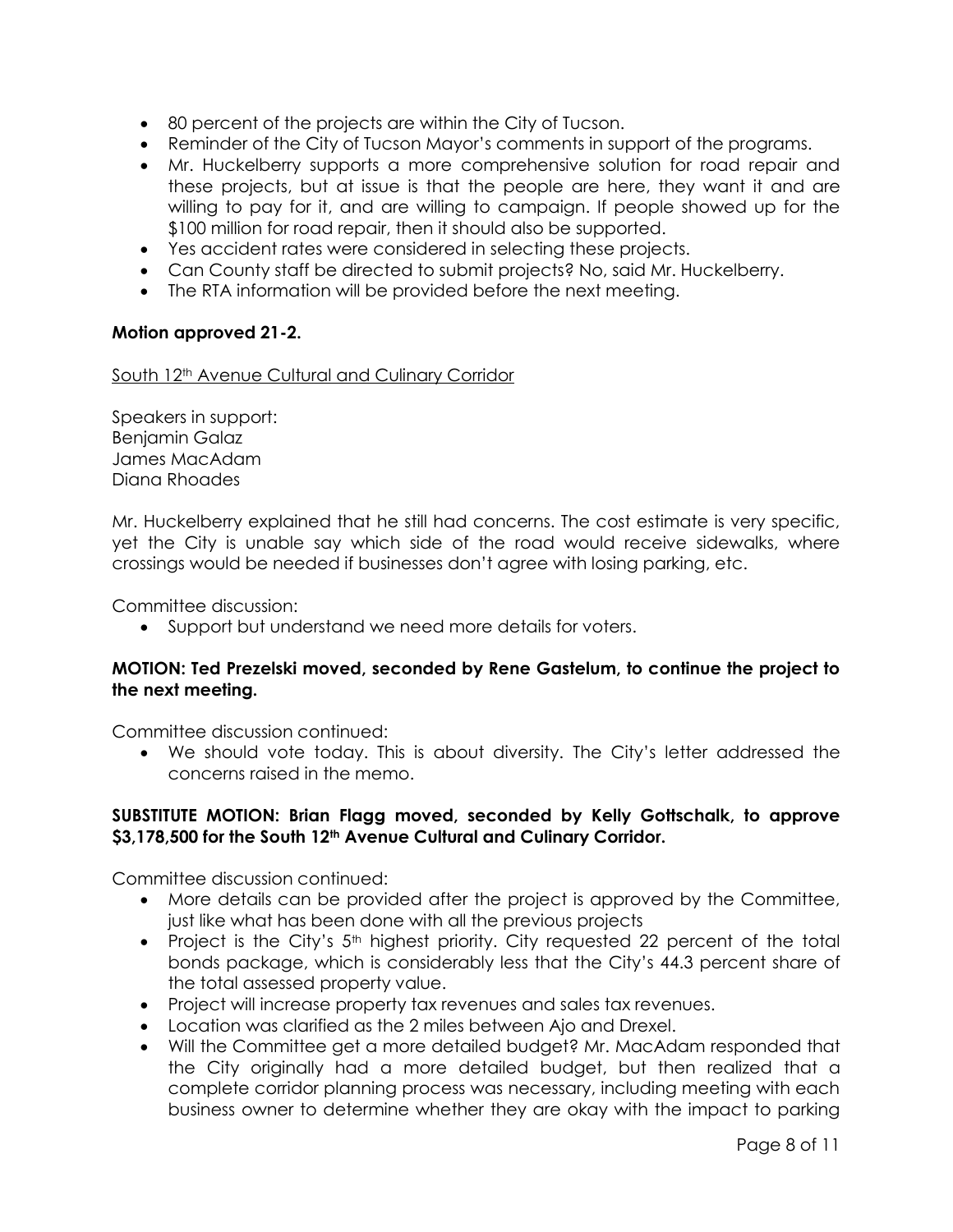spaces, and therefore the City is not able at this time to provide a detailed budget.

- How much right of way will need to be acquired? Mr. MacAdam responded that the City owns all the right of way. The issue is that some businesses have been using the right of way for parking.
- Could this be funded through an improvement district? Mr. MacAdam responded that the businesses in this area would be unable to afford to assess themselves.
- Do businesses that participate in the South Side Business Coalition pay a fee? An unidentified person responded, yes, but that the revenues from the first fee went to grants for Dreamers.
- How many business owners came to the public meetings? Mr. MacAdam estimated 10-12 businesses were represented.
- Where are the sales tax revenues going from these businesses? Kelly Gottschalk responded that they go towards police, fire, parks and other city needs.
- The City is broke and has other priorities, but a project like this would generate jobs and additional sales tax revenue.
- The City has fundamental financial issues. They passed up on annexations in the past that would have generated revenue for the City. They've retained the social problems, but don't have adequate revenue generators.
- This group is well organized and would get out the vote.
- Has the City applied to RTA for this project? No, as there is no money left.
- We can't change the past and should remember that these businesses are also property tax payers of the County and may pay more in property taxes than they do in sales taxes.

## **Substitute motion approved 19-2.**

## \$100 million for Road Repair

## **MOTION: Tom Dunn moved, seconded by Tom Warne, to continue the \$100 million for Road Repair item.**

Dave Devine spoke in support of road repair, but at an amount lower than \$100 million.

## **Motion approved 21-0.**

## Pima County North Health Clinic

# **MOTION: Tom Dunn moved, seconded by Dan Sullivan, to approve \$4 million for the Pima County North Health Clinic. Motion approved 19-0.**

#### MHC Healthcare Flowing Wells Clinic

**Kelly Gottschalk moved, seconded by Ed Buster, to approve \$3 million for the MHC Healthcare Flowing Wells Clinic. Motion approved 19-0.** 

#### Medical Examiner's Office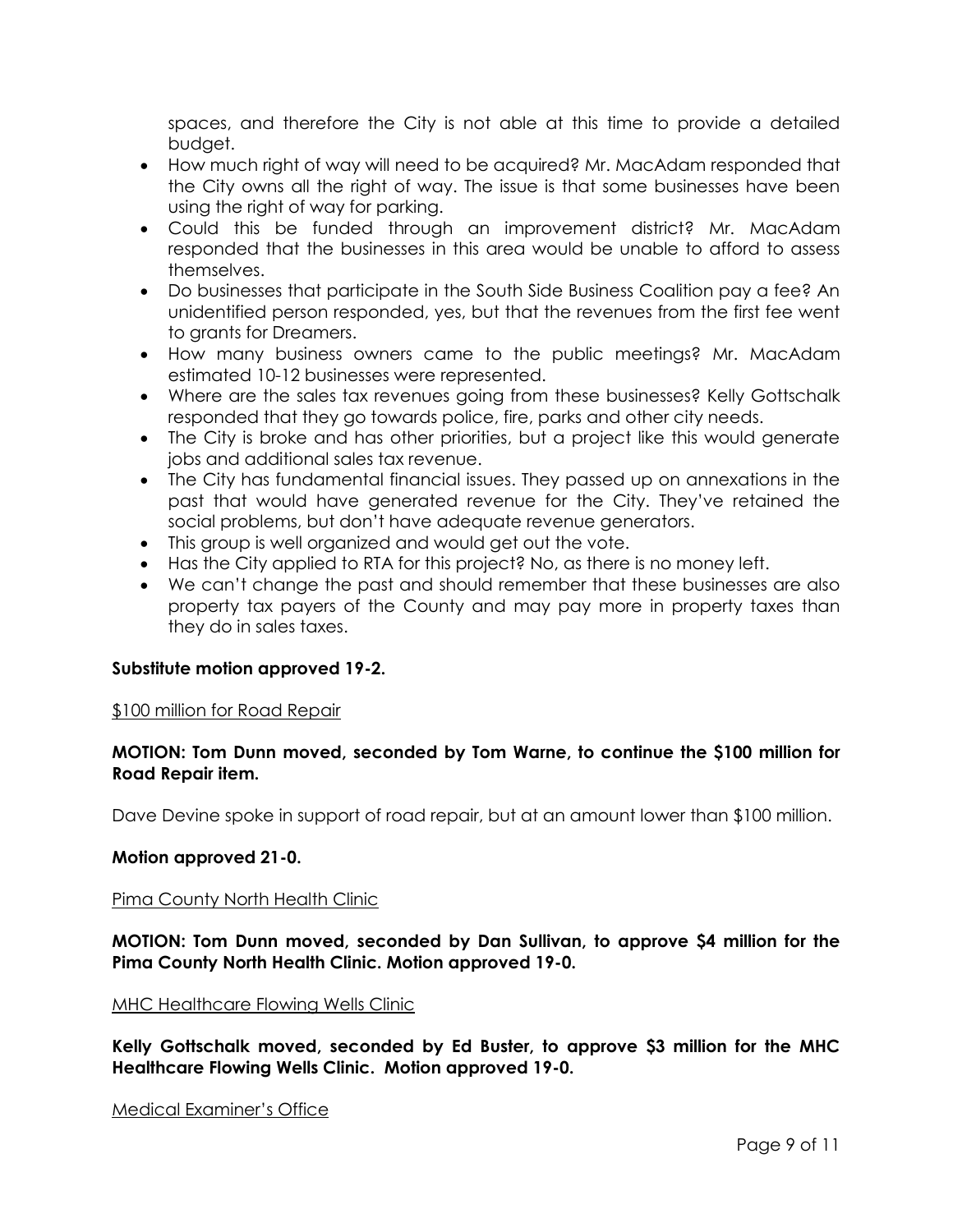**MOTION: Vice-Chair Campbell moved, seconded by Brian Flagg, to approve \$20 million for the Medical Examiner's Office. Motion approved 19-0.** 

#### Drexel Heights Sheriff Substation

**MOTION: Terri Hutts moved, seconded by Ed Buster, to approve \$2.2 million for the Drexel Heights Sheriff Substation. Motion approved 19-0.** 

#### North Central Sheriff Substation

## **MOTION: Terri Hutts moved, seconded by Dan Sullivan, to approve \$3.1 million for the North Central Sheriff Substation. Motion approved 19-0.**

Public Safety Training Academy: Judgmental Firearms, Multipurpose, and Driver training facilities

Tucson Police Department's (TPD) Assistant Police Chief John Leavitt, explained that the alternative sites referenced in the Sheriff's memorandum did not work for TPD due to the transportation costs and that the three projects were in the 20 year old master plan.

Committee discussion:

- What is the annual cost to drive to these places? Mr. Leavitt responded that the hourly cost was probably \$1,200.
- Would the facilities be available to the Sheriff, and would there be a cost? Mr. Leavitt responded yes, but yes TPD does recover some costs.
- Why doesn't TPD recover all ormore of the costs when it's being used by agencies across the state? Mr. Leavitt responded that most of the training occurring at the facility is by agencies located within Pima County.
- Is there a cost to the Sheriff for using the track? Mr. Leavitt responded yes, because of the need to have a TPD officer focused on safety.
- Is there an issue with the County's Truth in Bonding Code that prevents the City from charging a fee higher than the County charges?

Nicole Fyffe explained the prohibition in the County code and the fact that the Sheriff apparently does not charge others for the use of their facilities. Mr. Leavitt responded that he was confident TPD could work something out with the Sheriff to avoid the code issues. Ms. Fyffe stated that the Sheriff's Department also appeared to be concerned about the request for funding for a new driving track when the Sheriff's Department was satisfied with the negotiated price per hour they pay for use of the Musselman Honda facility. Mr. Leavitt responded that the Musselman Honda facility is inadequate for TPD as they need to practice driving over curbs.

Committee discussion continued:

 Where did this project come from? Did it used to be on the City's impact fee project list? Lynne Birkinbine, City Manager's Office, responded that no it was not on the City's impact fee list, and that it was proposed after the call for new bonds projects.